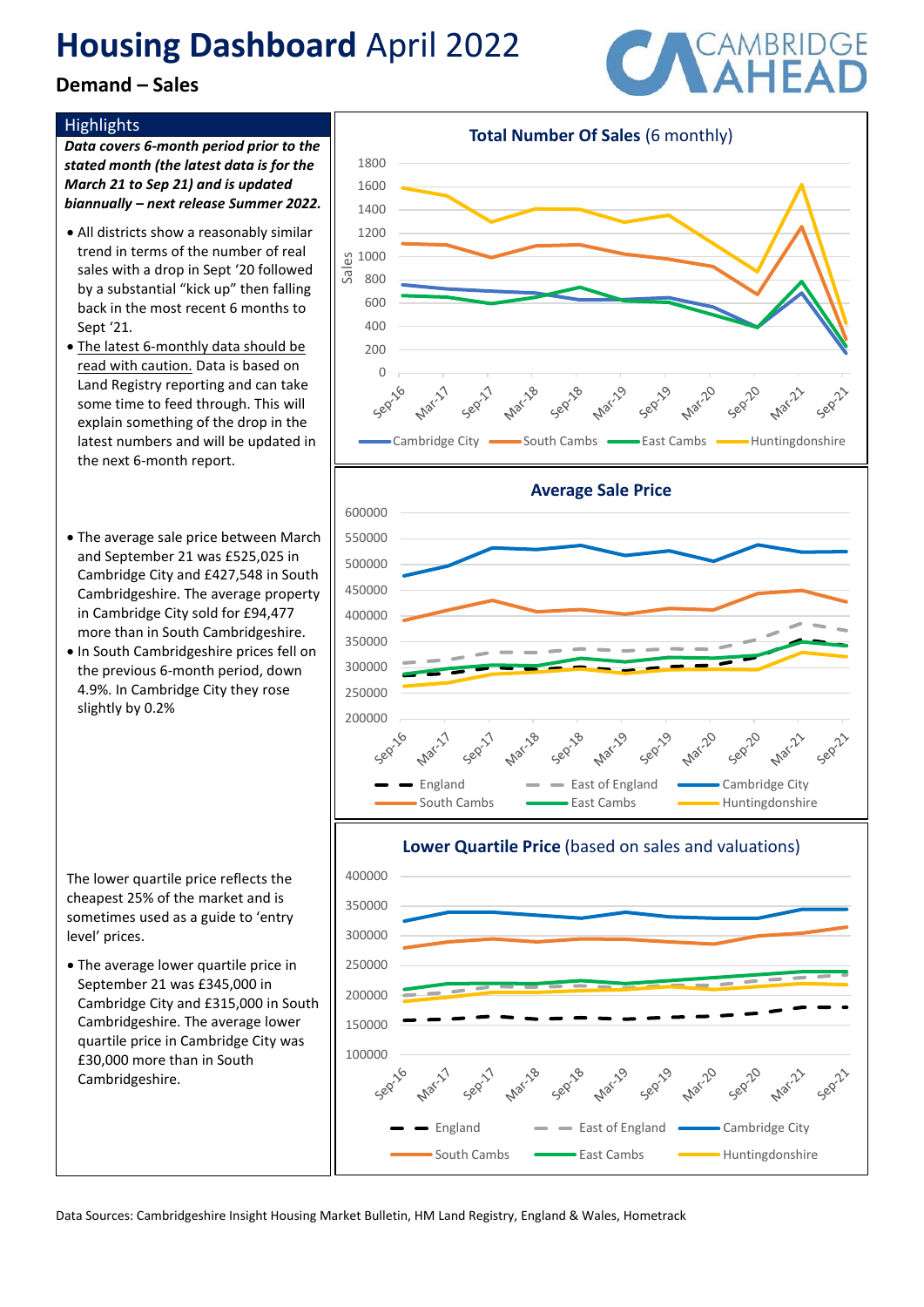**Demand – Private Lettings<sup>1</sup>**

### Highlights

*Data covers 12-month period prior to the stated month (i.e., latest data is for October 21 to September 22) and is updated biannually - next release June 2022.* 

The average rental price across all properties in Cambridge City was £1286 per month in the year to Sept. 2021, and £1100 per month in South Cambridgeshire

Rental prices increased across all districts except East Cambs in the latest data compared to the previous period.

The average rental price of a 2-bed home in Cambridge City was £1263 per month in the year to March 2021.

The average rental price of a 2-bed home in South Cambridgeshire was £979 per month in the year to March 2021.



### RICS UK Residential Market Survey, February 2022

*A monthly sentiment survey of Chartered Surveyors who operate in the residential sales and lettings markets. Nationally:*

- New buyer enquiries and agreed sales pick-up in February
- New instructions now broadly stable albeit this follows a prolonged negative stretch
- Stock levels therefore remain low, contributing to continued strong house price growth

*Locally:*

- "Acute shortage of stock with surplus of good quality buyers. Most properties in the city going under offer within a few weeks of going to market at, or above, their advertised guide prices." (*Pocock & Shaw, Cambridge)*
- "Market still continues to be very active. With what is going on globally, and the impact this is going to have on inflation etc, I would of thought things will start to slow" *(Lacy Scott and Knight, Bury St Edmunds).*

<sup>1</sup> ONS Private Rental Market Summary Statistics, RICS UK Residential Market Survey, Feb 22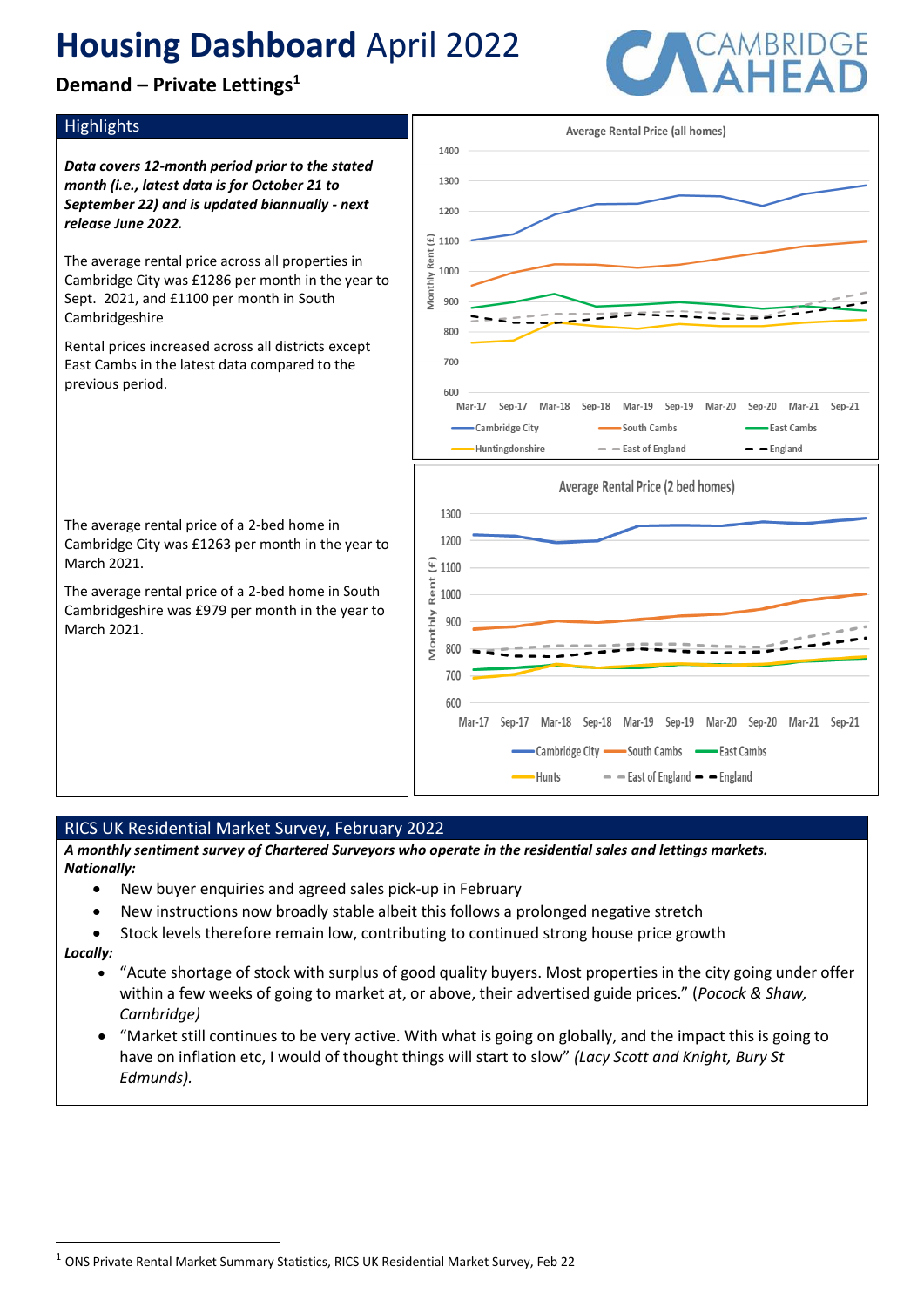## **Demand – Houses in Multiple Occupation<sup>2</sup>**



### **Highlights**

*An HMO is any rental property occupied by 5 or more tenants as their only or main residence where the tenants share kitchen and/or bathroom facilities. The property can occupy any number of floors.* 

*This data provides a snapshot at present. Data is for Cambridge City only, and does not include South Cambridgeshire.* 

A total of 800 properties are registered as HMOs in Cambridge, housing 4559 people. The actual number of HMOs is likely to be higher. There are some properties which have not yet been identified as licensable, have not yet been licensed, their licence renewal is overdue or have licence conditions still to be met etc.

- The distribution of HMOs apparently excludes south/southwest Cambridge could this be due to the relative lack of Victorian-era housing there, usually used as HMOs
- The maximum number of occupants in an HMO in Cambridge is 66
- Mapping of the locations of HMO in Cambridge City shows a particular concentration in the north and east of the city in the following wards; Kinds Hedges, East Chesterton, West Chesterton, Abbey, Petersfield, Romsey, Coleridge and Cherry Hinton. For detailed map locations, see [this link.](https://www.google.com/maps/d/edit?mid=1vTDmX53hK1PCM20cw97dFgsNwx6y4oP9&ll=52.19966781357731%2C0.1436184499999893&z=12)



<sup>2</sup> HMO Register, Cambridge City Council. Map produced using Maply.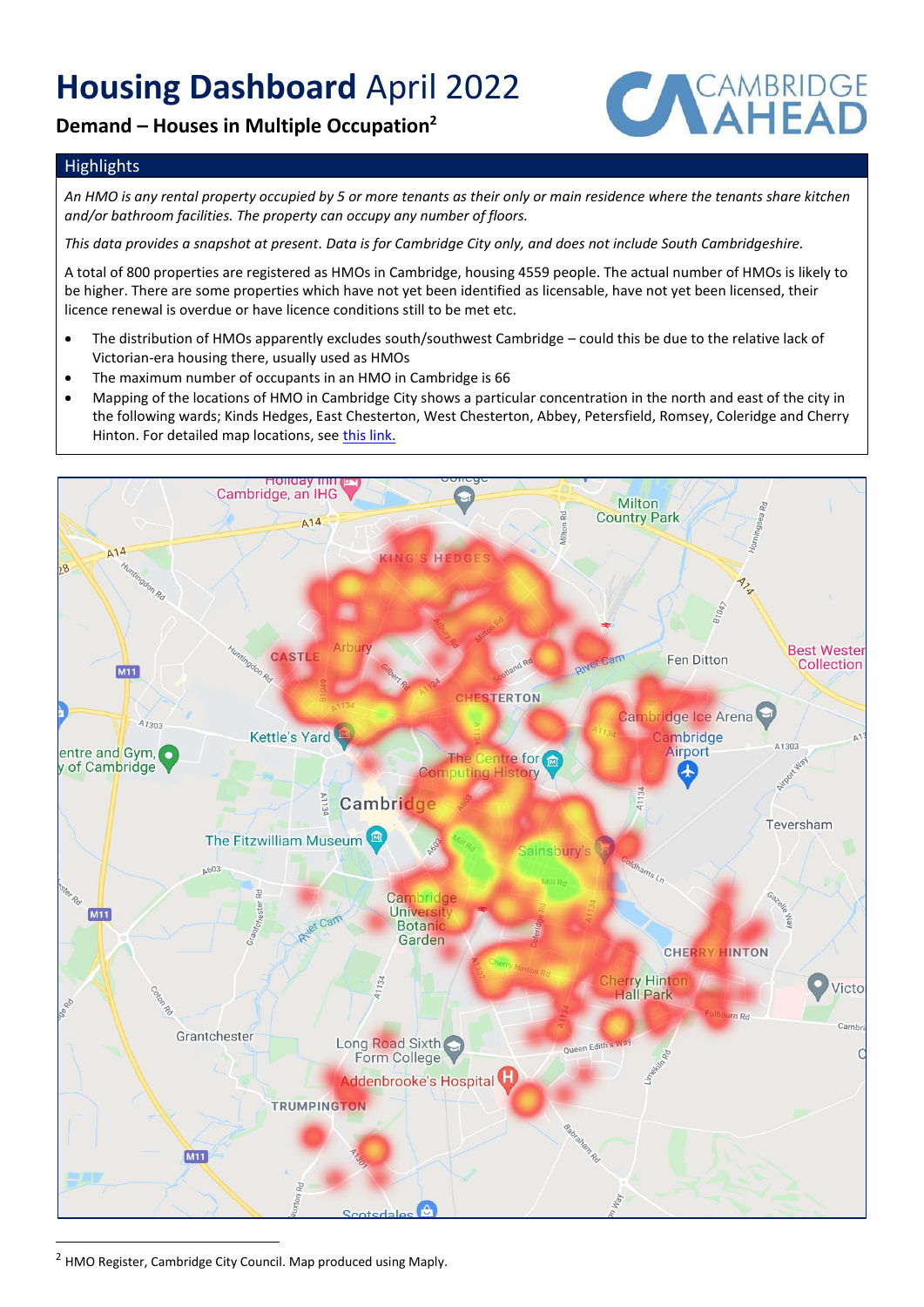**Supply** - Compared to Local Plan requirements<sup>3</sup>



#### **Highlights**

*Data covers 1 year period (April to March) and is updated annually - next release November 2022.* 

- Across the last four years of delivery since 2018, when the most recent local plan came into force:
	- Collectively the Cambridge City and South Cambridgeshire have delivered an average of 1681 new homes per annum against a collective plan requirement of 1675.
	- The Cambridge City area has delivered an average of 594 new homes per annum.
	- The South Cambridgeshire area has delivered an average of 1199 new homes per annum.

Future planned delivery:

• The City Council have agreed a programme to build 1000 council homes in the next ten years (and nearly 2000 homes in total).



## **Cambridge City and South Cambridgeshire - New Homes**

|                                |                | 2012/13 | 2013/14 | 2014/15 | 2015/16 | 2016/17 | 2017/18 | 2018/19        | 2019/20        | 2020/20 |
|--------------------------------|----------------|---------|---------|---------|---------|---------|---------|----------------|----------------|---------|
|                                |                |         |         |         |         |         |         |                |                | 21      |
| Net of supply<br>new homes     | City and South | 1071    | 1934    | 1584    | 1555    | 1723    | 1881    | 2031           | 1571           | 1777    |
|                                | Camb City      | 484     | 1298    | 715     | 884     | 1178    | 1152    | 877            | 464            | 440     |
|                                | South Cambs    | 587     | 636     | 869     | 671     | 545     | 729     | 1154           | 1107           | 1337    |
| <b>Social Rent</b>             | City and South | 119     | 138     | 105     | 6       | 134     | 0       | 8              | 2              | 15      |
|                                | Camb City      | 55      | 123     | 84      | 0       | 87      | 0       | $\overline{2}$ | $\overline{2}$ | 8       |
|                                | South Cambs    | 64      | 15      | 21      | 6       | 47      | 0       | 6              | 0              |         |
| <b>Affordable</b><br>Rent      | City and South | 12      | 354     | 258     | 143     | 231     | 414     | 410            | 352            | 324     |
|                                | Camb City      | 0       | 246     | 111     | 127     | 201     | 323     | 219            | 69             | 97      |
|                                | South Cambs    | 12      | 108     | 147     | 16      | 30      | 91      | 191            | 283            | 227     |
| <b>Affordable</b><br>Ownership | City and South | 86      | 237     | 194     | 57      | 139     | 212     | 191            | 184            | 135     |
|                                | Camb City      | 21      | 168     | 125     | 23      | 116     | 180     | 115            | 31             | 53      |
|                                | South Cambs    | 65      | 69      | 69      | 34      | 23      | 32      | 76             | 153            | 82      |
| <b>Market</b>                  | City and South | 854     | 1195    | 1027    | 1349    | 1196    | 1255    | 1422           | 1023           | 1303    |
|                                | Camb City      | 408     | 751     | 395     | 734     | 751     | 649     | 541            | 352            | 282     |
|                                | South Cambs    | 446     | 444     | 632     | 615     | 445     | 606     | 881            | 671            | 1021    |

<sup>&</sup>lt;sup>3</sup> MHCLG, Live Tables 123, 1006C, 1006aC, 1007C, 1008C. Cambridge City and South Cambridgeshire Local Plans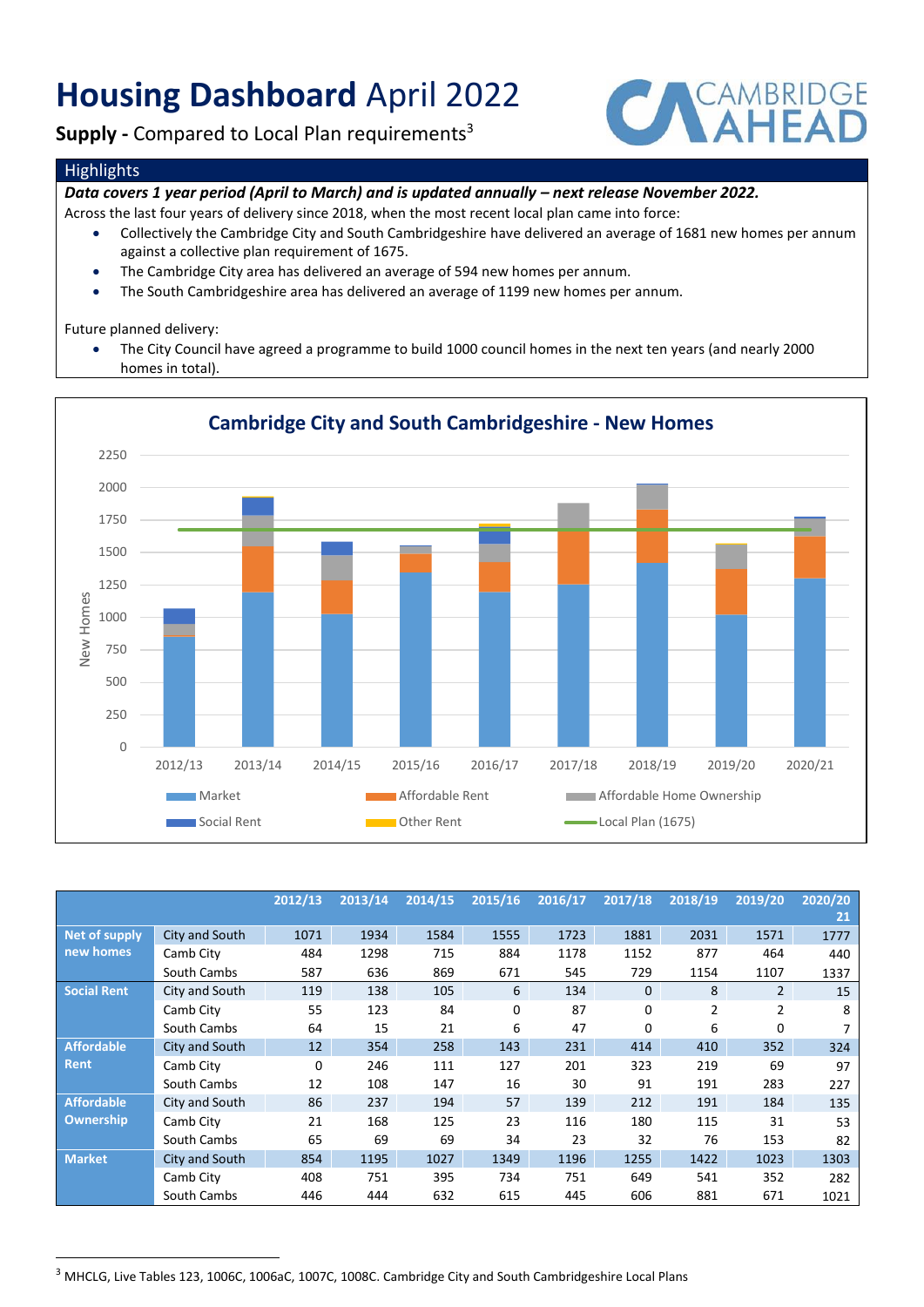**Supply -** Compared to employment growth<sup>4</sup>



### **Highlights**

#### *Data is updated annually – next release of employment growth data March 2023*

- Over the last 6-year period to 2021, employment has grown by 5.9%, so that 32,259 new jobs have been created in the Greater Cambridge area (based on CBR data), compared to 10,538 new dwellings. NB. Employment figures count global job creations, not just those of people based in Cambridge.
- ONS projections show that the average household size in the East of England is 2.41, and for Greater Cambridge 2.44<sup>5</sup>. Based on this average the new homes built over the last 6 years would accommodate 25,713 people.
- According to the Greater Cambridge Housing Strategy 78% of Greater Cambridge workers both live and work in Greater Cambridge.
- Even allowing for housing growth outside the Greater Cambridge area, for those that travel in to work, these figures suggest that housing supply is failing to keep pace with job creation. Over time this will continue to exacerbate housing affordability pressures and continue to extend the Cambridge travel to work area.

## **Employment growth compared to new dwellings: Greater Cambridge**

| 3 - year period (2017-18 to 2020-21) |        |             |  |  |  |  |  |
|--------------------------------------|--------|-------------|--|--|--|--|--|
|                                      | Total  | % pa change |  |  |  |  |  |
| <b>Employment Growth - CBR</b>       | 12,533 | 4.1         |  |  |  |  |  |
| <b>Employment Growth - BRES</b>      |        | 3.4         |  |  |  |  |  |
| <b>New Dwellings</b>                 | 5.379  |             |  |  |  |  |  |

| 6 - year period (2014-15 to 2020-21) |       |        |             |     |  |  |  |
|--------------------------------------|-------|--------|-------------|-----|--|--|--|
|                                      | Total |        | % pa change |     |  |  |  |
| <b>Employment Growth - CBR</b>       |       | 32.259 |             | 5.9 |  |  |  |
| <b>Employment Growth - BRES</b>      |       |        |             |     |  |  |  |

<sup>4</sup> MHCLG, Live Tables 100. Cambridge Cluster Insights, 2022; ONS Household Projections for England. Greater Cambridge Housing Strategy 2019 – 23. [ONS \(2022\)](https://www.ons.gov.uk/peoplepopulationandcommunity/birthsdeathsandmarriages/families/datasets/householdsbyhouseholdsizeregionsofenglandandukconstituentcountries) – NB: the next ONS revision of household size at the local authority level will be in March 2023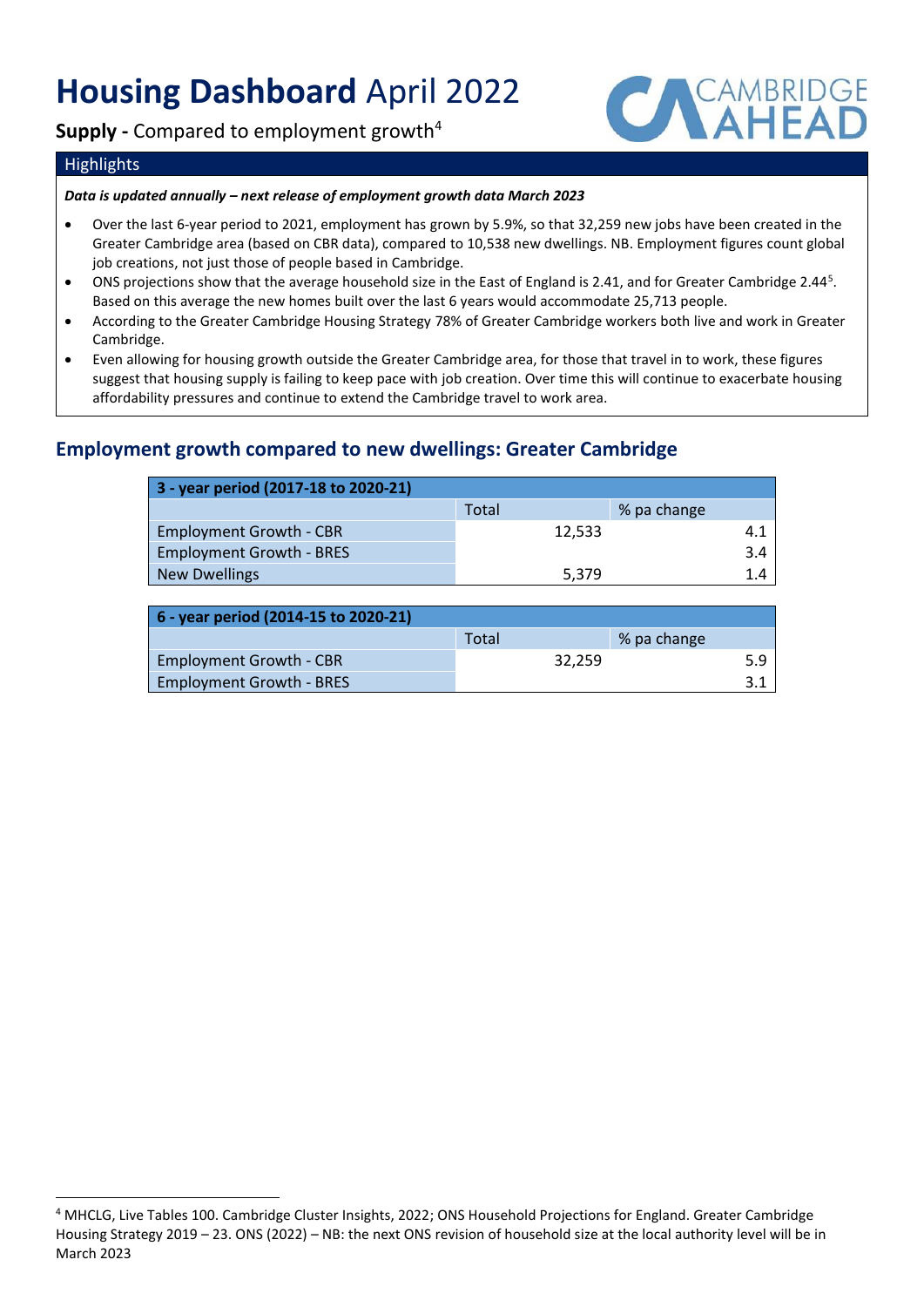## **Homelessness and Rough Sleeping**<sup>6</sup>



### **Highlights**

*Data covers stated 3-month period. The latest data is for October to December and is updated quarterly - next release late July 2022.*

265 households were initially assessed as homeless or threatened with homelessness **and** owed a statutory homelessness duty across Cambridge City and South Cambridgeshire, up 9.8% from October-December 2020. This increase should be viewed in the context of an end to the ban on evictions in May 2021 which *may* have increased the number of Section 21 notices issued<sup>7</sup>.

Of these, 115 households were assessed as being threatened with homelessness, and therefore owed a prevention duty across Cambridge City and South Cambridgeshire, up 53.3% from the same quarter in 2020.

The remaining 150 households were initially assessed as homeless and therefore owed a relief duty across Cambridge City and South Cambridgeshire, down 16.2% from the same quarter last year.

On 31 December 2021 the number of households in temporary accommodation in Cambridge City and South Cambridgeshire was 166, up 7.1% from 155 on 31 December 2020.

Figures show rough sleeping individuals assessed by the Street Outreach Team. There are additional individuals who may have been rough sleeping but were not assessed. Some people may appear in more than one month.

During April 2020 the number of individuals verified as rough sleeping in Cambridge City reached a 3-year low point of 17. However, this figure subsequently rose rapidly to 62 by January 2021, and after dipping before April, began to rise again into the autumn months. These figures need to be seen in the context of implementing the national 'Everyone In' campaign to get rough sleepers off the streets as a response to the Covid-19 pandemic.



 $6$  MHCLG Statutory Homelessness Statistics, Cambridge City Council Strategic Housing Key Facts

<sup>&</sup>lt;sup>7</sup> DLUHC (2022) [Statutory Homelessness October](https://assets.publishing.service.gov.uk/government/uploads/system/uploads/attachment_data/file/1072068/Statutory_Homelessness_Stats_Release_Oct-Dec_2021.pdf) - December 2021 (Q4): England